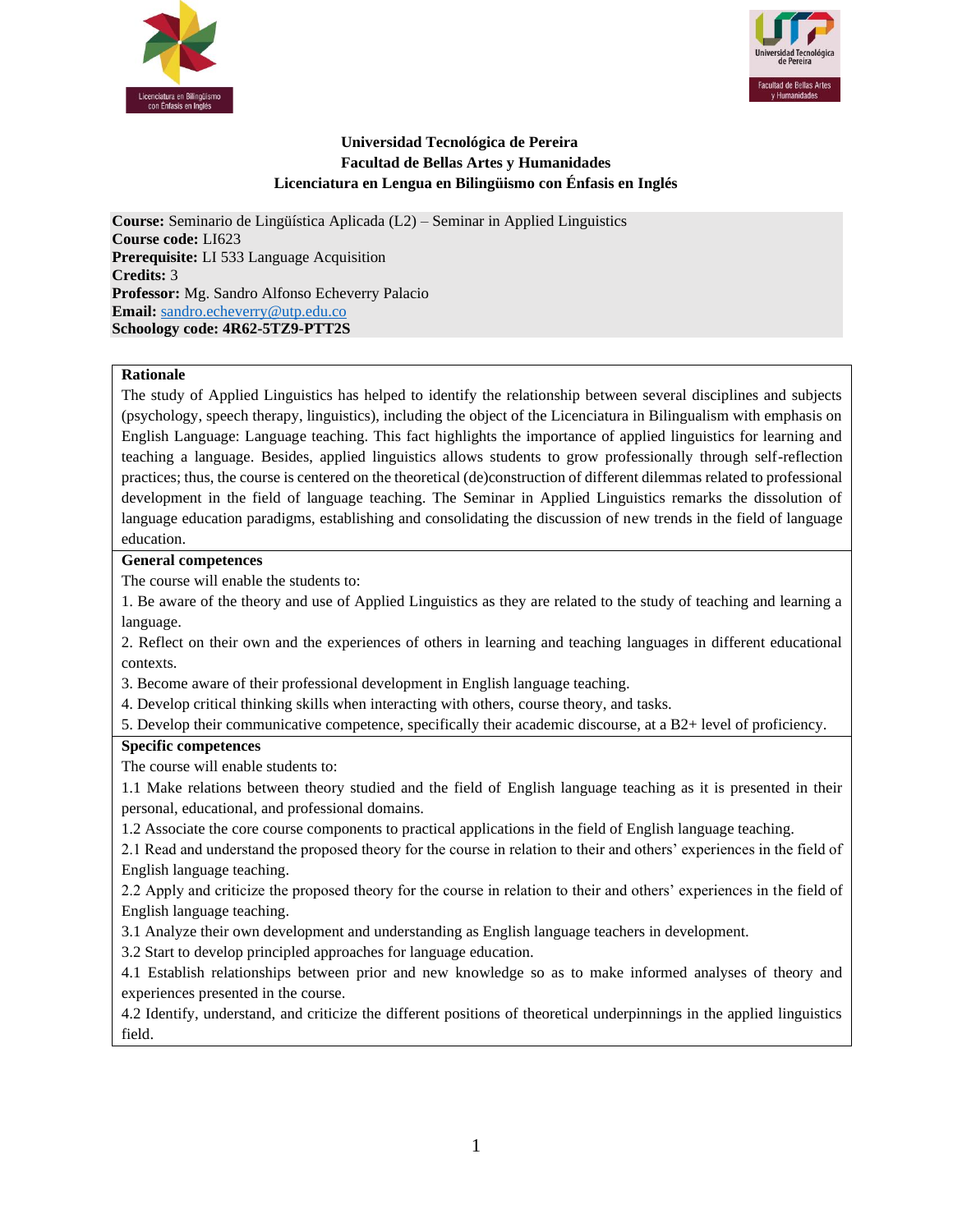



| Language competences (taken and, where necessary, adapted from the Common European Framework of Reference                                                                                                                                                                                                                                                  |                                                                                                                                                                                                                                                                                                                                                                                                                                                      |  |
|------------------------------------------------------------------------------------------------------------------------------------------------------------------------------------------------------------------------------------------------------------------------------------------------------------------------------------------------------------|------------------------------------------------------------------------------------------------------------------------------------------------------------------------------------------------------------------------------------------------------------------------------------------------------------------------------------------------------------------------------------------------------------------------------------------------------|--|
| for Languages, Level B2)                                                                                                                                                                                                                                                                                                                                   |                                                                                                                                                                                                                                                                                                                                                                                                                                                      |  |
| <b>Listening:</b>                                                                                                                                                                                                                                                                                                                                          | <b>Reading</b>                                                                                                                                                                                                                                                                                                                                                                                                                                       |  |
| Can understand standard spoken language, live or<br>1.<br>broadcast, on both familiar and unfamiliar topics<br>normally encountered in personal, social, academic<br>or vocational life.<br>Can identify and understand general and specific<br>2.<br>information related to the applied linguistics field as<br>presented in videos and audio recordings. | Can read with a large degree of independence,<br>1.<br>adapting style and speed of reading to different<br>texts and purposes, and using appropriate reference<br>sources selectively.<br>Can identify and understand ideas and draw<br>2.<br>conclusions from the readings presented in the<br>course.                                                                                                                                              |  |
| <b>Speaking</b>                                                                                                                                                                                                                                                                                                                                            | Writing                                                                                                                                                                                                                                                                                                                                                                                                                                              |  |
| give clear, systematically<br>developed<br>Can<br>1.<br>descriptions and presentations, with appropriate<br>highlighting of significant points, and relevant<br>supporting detail.<br>Can interact critically with peers or the whole group,<br>2.<br>supporting contributions with relevant experiences<br>and theoretical ideas from the course.         | Can write clear, detailed texts on a variety of<br>1.<br>subjects related to his/her field of interest,<br>synthesizing, and evaluating information and<br>arguments from a number of sources.<br>Can write different types of texts with different<br>2.<br>purposes (reports and analytical-academic texts),<br>using appropriate language to do so.<br>Can use basic citing, quoting and paraphrasing<br>3.<br>techniques to acknowledge sources. |  |

| Resultados de aprendizaje del programa                                                                                                                                                                                                                                                                                                                                                                                                                                                                                            | Resultados de aprendizaje de la asignatura                                                                                                                                                                                                      |
|-----------------------------------------------------------------------------------------------------------------------------------------------------------------------------------------------------------------------------------------------------------------------------------------------------------------------------------------------------------------------------------------------------------------------------------------------------------------------------------------------------------------------------------|-------------------------------------------------------------------------------------------------------------------------------------------------------------------------------------------------------------------------------------------------|
| R2: Planea e implementa, de forma flexible y creativa,<br>actividades de enseñanza y aprendizaje que generen<br>ambientes propicios para el desarrollo de procesos<br>bilingües de los estudiantes, aplicando saberes<br>generales y pedagógicos, las teorías de la lingüística<br>aplicada y la didáctica de las lenguas, las políticas<br>educativas y lingüísticas para responder a las<br>necesidades cognitivas, lingüísticas, afectivas,<br>socioculturales y económicas de diversos contextos<br>educativos/los educandos. | R2.1: Aplica las teorías de la lingüística aplicada, la<br>didáctica de las lenguas y las políticas lingüísticas para<br>comprender, analizar y evaluar fenómenos en contextos<br>educativos bilingües locales, nacionales y globales.          |
| R5: Construye, gestiona e implementa propuestas<br>estratégicas de trabajo en su campo profesional<br>fundamentadas en principios disciplinares,<br>pedagógicos, investigativos e interculturales como<br>resultado del trabajo colaborativo en el que hace uso de<br>sus fortalezas, habilidades propias y del colectivo.                                                                                                                                                                                                        | R5.1: Diseña planes de clase y material didáctico,<br>según los modelos y metodologías contemporáneas de<br>la lingüística aplicada, desarrolladas durante el<br>seminario, para su potencial implementación en<br>contextos educativos reales. |

# **Methodology**

This course has been designed as a seminar, which involves the permanent interaction among the participants through specialized discussion and debates about target content, which is previously, and deeply, explored through intensive reading of academic input. Therefore, the role of students must be active, represented by constant **collaborative work**, **disciplined reading** of assigned texts, permanent intervention in oral and written **discussion**, and the submission of assigned **products**. Hence, students are active builders of their own learning; the seminar is thus considered as a learning environment, where students are exposed to language and specialized content in a bilingual scenario. In each session, students will present an outcome, which is based on critical features and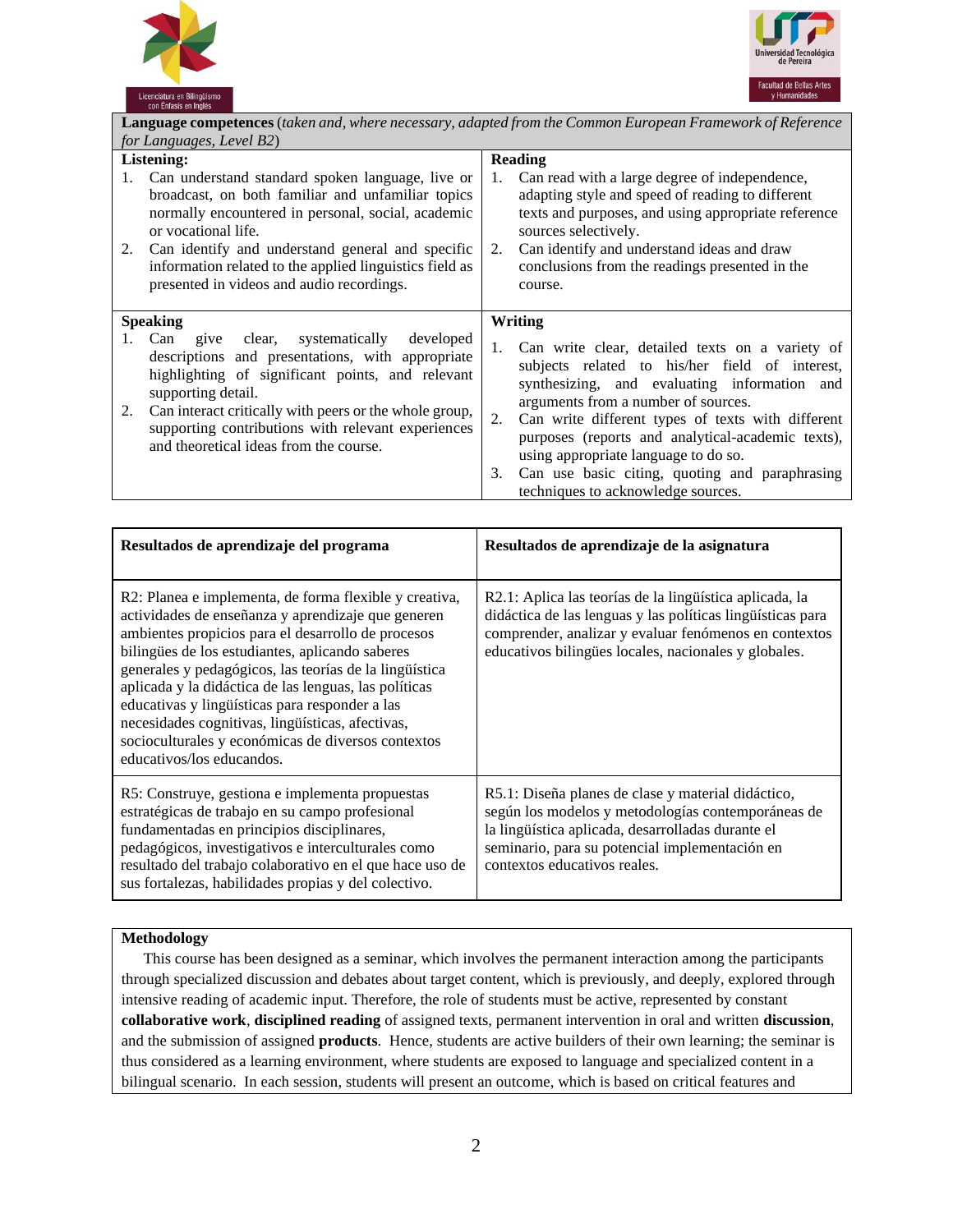



different dilemmas related to language teaching and/or learning; tasks constitute a bridge between theory and practice.

As a theoretical-practical seminar, students will be exposed to knowledge in the field of ALx through assigned theoretical documents, videos, podcasts, and instructor's explanations. In addition, learners will perform frequent tasks that involve maps, reports, presentations, lesson plans, didactic materials, quizzes, analytical matrixes, among others. Each learner will manage a digital portfolio for keeping record of these products and a bilingual glossary based on the texts read.

The course will deepen theoretical foundations to create connections to practical issues. Consequently, the class will combine praxizing, task-based, content-based instruction, and dialogical reasoning as the guiding methodologies for the development of each one of the assignments in the course and the orientations of the sessions. Even though the seminar is not a language-centered subject, it fosters the development of language competences students need during the course.

#### **Attendance policy**

Attendance and punctuality are not optional for classes. In case of absences, students must show valid excuses. If quizzes and other procedures of evaluation are held when a student is absent, a valid written excuse must be presented to the professors so that the student can be evaluated. The request and support submission only applies during the following 10 days after the absence. Regardless of the reason for the absence, students are responsible for completing missed assignments, and to be evaluated all must show valid excuses.

## **Course Evaluation**

In language education**, evaluation is understood as the gathering of data from different sources to improve the quality of a specific aspect**. In the seminar, evaluation is a constant process of analyzing the course, its development, and its participants: Teachers in development and professors. In addition, the activities and theoretical sources are subject of evaluation. This type of evaluation is purely subjective and qualitative in nature.

More systematically, there will be five items, which will be evaluated both quantitatively and qualitatively in an ongoing manner. These will make up the grade for the whole course.

### **IMPORTANT!**

### *In case of plagiarism:*

*Since the students will know how to acknowledge sources and understand the implications of plagiarism from the very beginning of the course, any task in which information has been plagiarized will get a grade of 0.0 and the corresponding disciplinary actions will be taken.*

| <b>Assessment Procedures</b>                                                                                                                                                                                                                                                 | <b>Tentative timetable</b> |
|------------------------------------------------------------------------------------------------------------------------------------------------------------------------------------------------------------------------------------------------------------------------------|----------------------------|
| First Midterm: (20%)<br><b>Written Exam:</b> Students will take a reflective written test where they<br>will analyze specific situations/cases, based on the theoretical material<br>read and discussed in class, in order to provide solutions. This is a task<br>in pairs. | Week 6                     |
| In and out of class work $1(10\%)$ : This will be the collection of various tasks<br>(individual or in groups) that are done during classes or as extra-class work.                                                                                                          | <b>Weeks 1 - 7</b>         |
| Second Midterm: (20%)<br>Teaching proposal based on CLIL: Based on content covered in<br>class, the students will design a teaching proposal based on CLIL for a<br>determinate grade from a public or private school setting. A format will                                 | Week 12                    |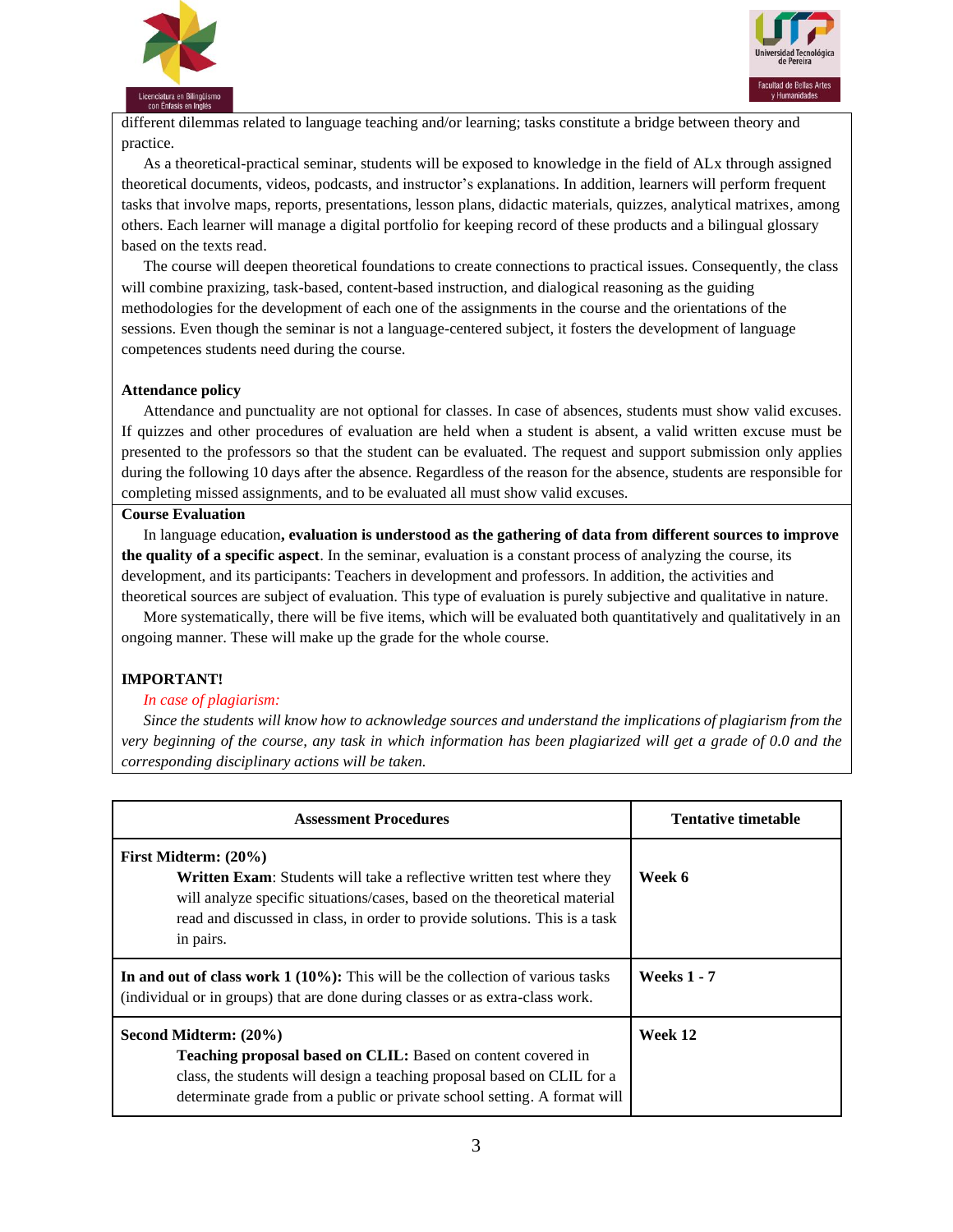



| be provided for this task. This is a group task.                                                                                                                                              |                                     |
|-----------------------------------------------------------------------------------------------------------------------------------------------------------------------------------------------|-------------------------------------|
| Portfolio (10%): A digital record of reading reports, filled evaluation formats,<br>artifacts, and a bilingual glossary. This is an individual task.                                          | It will be requested at any<br>time |
| In and out of class work $2(10\%)$ : This will be the collection of various tasks<br>(individual or in groups) that are done during classes or as extra-class work.                           | <b>Weeks 8 - 12</b>                 |
| Final term: 30%<br>CLIL and Translingual didactic material: Students will design a<br>$\bullet$<br>digital language learning tool based on Translanguaging and CLIL.<br>This is a group task. | <b>Final week</b>                   |

# **Tentative<sup>1</sup> Planning Framework for the Applied Linguistics Course**

| <b>Timeline</b> | <b>Thematic Content</b>                                                     | <b>Projected Products</b>               |
|-----------------|-----------------------------------------------------------------------------|-----------------------------------------|
| Week 2          | <b>Course introduction:</b>                                                 | Written profile                         |
|                 | Type of course. Objectives and learning outcomes. Methodology.<br>$\bullet$ |                                         |
|                 | Contents. Assessment procedures. Bibliography.                              | Online forum: Expectations              |
|                 | Course ground rules.                                                        |                                         |
|                 | Communication, information, and instructional digital tools.                | Digital portfolio opening               |
|                 | Introduction to applied linguistics:                                        | Mind Map                                |
|                 | Defining AL <sub>x</sub><br>$\bullet$                                       |                                         |
|                 | ALx vs Linguistics Applied                                                  | Group workshop                          |
|                 | Five generations of ALx                                                     |                                         |
| Week 3          | <b>Bilingualism and Bilingual Education:</b>                                | Listening quiz                          |
|                 | The concept of bilingualism<br>$\bullet$                                    |                                         |
|                 | Types of bilingualism: social and individual<br>$\bullet$                   | <b>Bilingual profiles</b>               |
|                 | Benefits of the bilingual brain<br>$\bullet$                                |                                         |
|                 |                                                                             | Concept Map                             |
|                 |                                                                             |                                         |
|                 |                                                                             | Group workshop                          |
| Week 4          | <b>Bilingualism and Bilingual Education:</b>                                | <b>Poster Session: Theoretical</b>      |
|                 | Types of bilingual education<br>$\bullet$                                   | model for a bilingual school            |
|                 | Reflecting upon bilingual education in Colombia                             |                                         |
| Week 5          | <b>Bilingualism and Bilingual Education:</b>                                | Lesson plan analysis (BICS              |
|                 | Cummins' theories of:<br>$\bullet$                                          | and CALP)                               |
|                 | Common Underlying Proficiency<br>$\circ$                                    |                                         |
|                 | o Language interdependence                                                  | Self-Learner                            |
|                 | O BICS and CALP                                                             | characterization: BICS &<br><b>CALP</b> |
|                 |                                                                             |                                         |
| Week 6          | Midterm task $I - 20\%$                                                     | Written exam                            |
| Week 7          | <b>Bilingualism and Bilingual Education:</b>                                | Ouiz                                    |
|                 | Translanguaging: Conceptualization<br>$\bullet$                             |                                         |
| Week 8          | <b>Language Planning and Policy</b>                                         | Group Oral presentations                |
|                 | Conceptualization: Language planning vs Language policy<br>$\bullet$        |                                         |

<sup>&</sup>lt;sup>1</sup> This plan for covering the content of the seminar is tentative inasmuch as unexpected situations such as holidays, strikes, public health conditions, academic events or institutional orientations can affect its accomplishment. In such cases, it will be reformulated for achieving at least 80% of the thematic content. The evaluation proposal will also be subject of modification under the circumstances mentioned.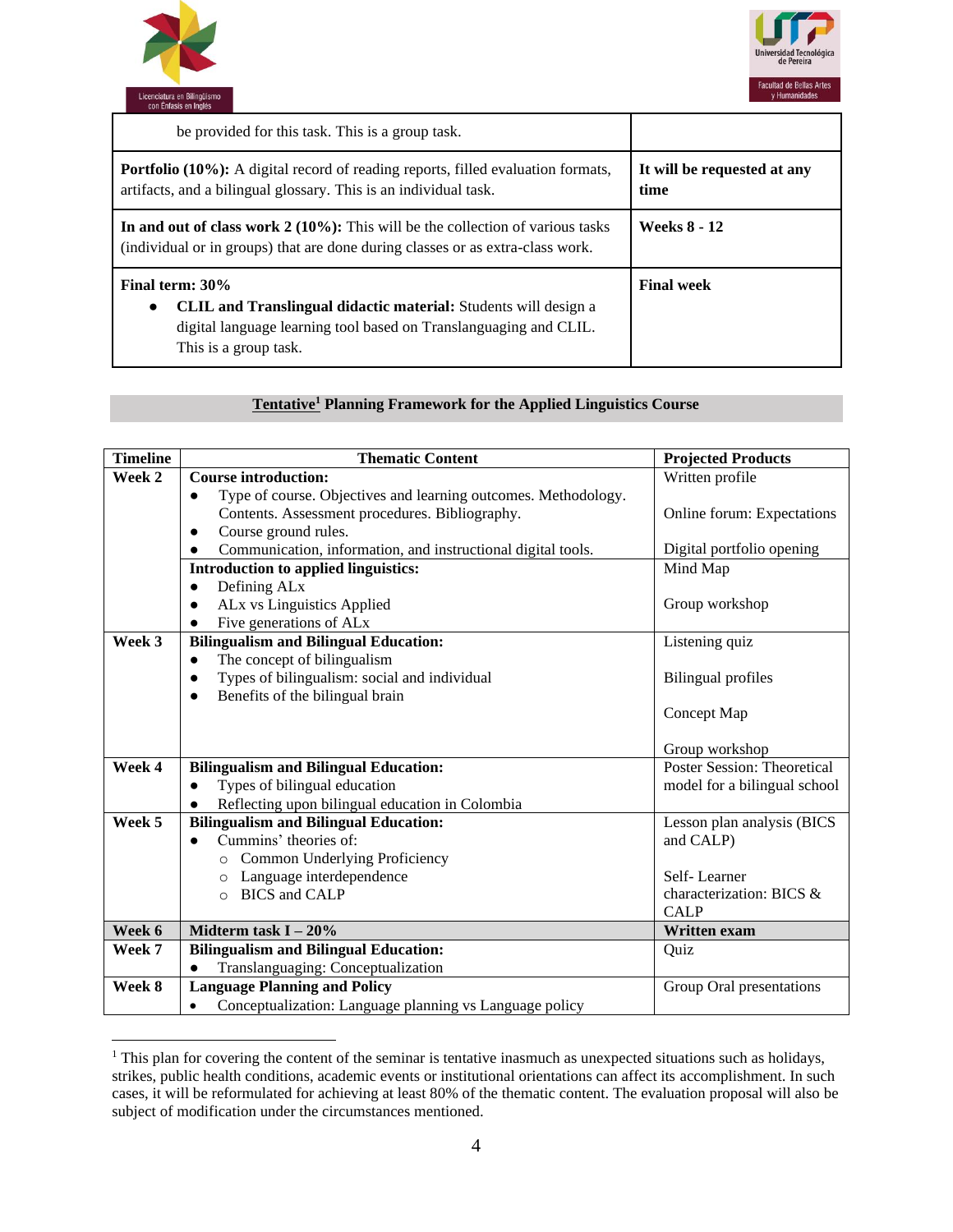



|         |                                                                 | Online forum               |
|---------|-----------------------------------------------------------------|----------------------------|
|         | Colombian language policies overview                            |                            |
|         | Ley general de educación                                        |                            |
|         | <b>PNB</b><br>$\circ$                                           |                            |
|         | Guía 22, Currículo Sugerido, DBAs.<br>O                         |                            |
| Week 9  | [Autonomous work] Applied Linguistics and language teaching:    |                            |
|         | <b>Approaches and Methods in Language Teaching</b>              | Pechakucha 20/20           |
|         | English language teaching methods and approaches chronology:    | (Homework)                 |
|         | ALM, TPR, Multiple intelligences, The natural approach,         |                            |
|         | Cooperative language learning, The silent way, Suggestopedia,   |                            |
|         | Lexical approach, Competency-based language teaching.           |                            |
| Week 10 | <b>Applied Linguistics and language teaching:</b>               | Matching task: AMT         |
|         | <b>Approaches and Methods in Language Teaching</b>              |                            |
|         | Approaches, methods, and techniques for language teaching       | Group workshop             |
| Week 11 | [Autonomous work]                                               | <b>Workshop (Homework)</b> |
|         | <b>Applied Linguistics and language teaching:</b>               |                            |
|         | <b>Approaches and Methods in Language Teaching</b>              |                            |
|         | <b>Communicative Language Teaching</b>                          |                            |
|         | Content and language driven methods: task-based, content-based  |                            |
|         | language instruction, and project-based language teaching.      |                            |
| Week 12 | <b>Content and Language Integrated Learning</b>                 | Video quiz                 |
|         | CLIL principles and characteristics                             |                            |
|         | CLIL experiences and possibilities in Colombia: Change project, |                            |
|         | Colombian studies, schools that implement CLIL, CLIL materials. |                            |
| Week 13 | 2nd Midterm task – 20% (Submission out of class)                | Teaching proposal based on |
|         |                                                                 | <b>CLIL</b>                |
| Week 14 | <b>Translanguaging: Practical applications</b><br>$\bullet$     |                            |
|         | <b>Exploration of past CLIL didactic materials</b>              |                            |
| Week 15 | Group advisories: CLIL didactic material design                 | Portfolio grading          |
| Week 16 | Final task submission $-30\%$                                   | Digital didactic material  |
|         |                                                                 | based on CLIL and          |
|         |                                                                 | Translanguaging            |
|         |                                                                 |                            |

## **Teaching resources**

This toolkit consists of teaching material designed by the professors in charge of the design and implementation of this course. Students will have access to them through the digital learning platforms selected and/or (if required) through email.

*1.1. Content presentations and video tutorials:*

| AL <sub>x</sub> vs Linguistics applied | https://sway.office.com/tyU8p0t92gWGXw1V?ref=Link&loc=play by Sandro E. |
|----------------------------------------|-------------------------------------------------------------------------|
| <b>Teaching Bilingually</b>            | <b>PPT</b> presentation by Enrique Arias (in Schoology)                 |
| Bilingualism and bilingual education   | PPT presentation by Enrique Arias (in Schoology)                        |
| <b>BICS</b> and CALP                   | PPT presentation by Enrique Arias (in Schoology)                        |
| Translanguaging                        | <b>PPT</b> presentation by Sandro Echeverry (in Schoology)              |
| Introduction to AMT                    | PPT presentation by Enrique Arias (in Schoology)                        |

#### *1.2. Quizzes and worksheets*

| The benefits of a bilingual brain     | In Schoology |
|---------------------------------------|--------------|
| Bilingual education frameworks        | In Schoology |
| Additive and Subtractive bilingualism | In Schoology |
| Online partial exam 1                 | In Schoology |
| Online class - CLT - TBI - CBI        | In Schoology |
| CLT-TBI-CBI quiz                      | In Schoology |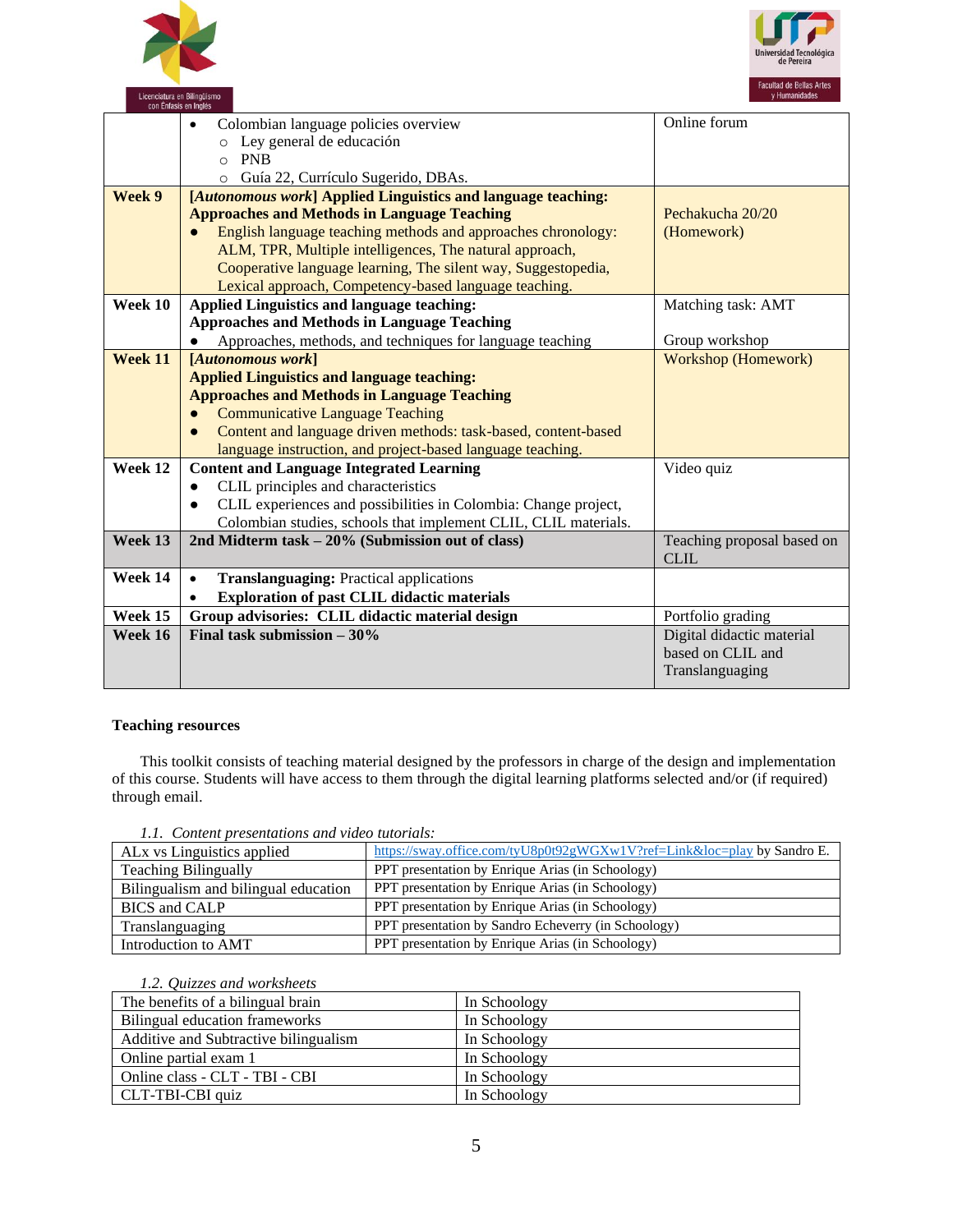



| CLIL Webinar quiz                                  | In Schoology |
|----------------------------------------------------|--------------|
| Pecha Kucha Presentations task                     | In Schoology |
| Lesson plan design task                            | In Schoology |
| Guidelines for final term: A digital CLIL didactic | In Schoology |
| sequence                                           |              |

#### **References**

- Banegas, Dario Luis. (2017). Teacher-developed materials for CLIL: frameworks, sources, and activities. In *Asian EFL Journal*.
- Banegas, Darío Luis. (2012). Integrating content and language in English language teaching in secondary education: Models, benefits, and challenges. *Studies in Second Language Learning and Teaching*, *2*(1), 111. https://doi.org/10.14746/ssllt.2012.2.1.6
- Bingham, M. and Skehan, P. (2002). Communicative, task-based, and content-based language instruction. In: R.B. Kaplan (Ed.), *The Oxford handbook of applied linguistics*. Oxford: Oxford University Press.
- Council of Europe (2001). The common European framework of reference for languages: Learning, teaching and assessment. Cambridge: Cambridge University Press.
- Cummins, J. (2008). BICS and CALP: Empirical and Theoretical Status of the Distinction. *Encyclopedia of Language and Education*, *2*, 487–499. https://doi.org/10.1007/978-0-387-30424-3\_36
- Cummins, J. (2018). Language, Power and Pedagogy. In *Language, Power and Pedagogy*. https://doi.org/10.21832/9781853596773
- Curtis, A. (2012). Colombian teachers' questions about CLIL: What can teachers' questions tell us? (Part II). *Latin American Journal of Content and Language Integrated Learning*. https://doi.org/10.5294/laclil.2012.5.2.6
- Davies, A. (2007). An introduction to applied linguistics. *An Introduction to Applied Linguistics*. https://doi.org/10.1016/s0346-251x(00)00051-8
- Davies, A., & Elder, C. (2008). The Handbook of Applied Linguistics. In *The Handbook of Applied Linguistics*. https://doi.org/10.1002/9780470757000
- García, O. (2009). Bilingual Education: Frameworks and Types. In *Bilingual Education in the 21st Century: A Global Perspective*.
- García, O. (2015). Language Policy. *International Encyclopedia of the Social & Behavioral Sciences: Second Edition*, *13*, 353–359. https://doi.org/10.1016/B978-0-08-097086-8.52008-X
- García, O., & Lin, A. M. Y. (2017). *Encyclopedia of Language and Education: Bilingual and Multilingual Education*.
- García, O., & Wei, L. (2018). Translanguaging. *The Encyclopedia of Applied Linguistics*, *2001*, 1–7. https://doi.org/10.1002/9781405198431.wbeal1488
- Grabe, W. (2002). Applied Linguistics: An emerging discipline for the twenty-first century. In: R.B. Kaplan (Ed.), *The Oxford handbook of applied linguistics*. Oxford: Oxford University Press.
- Hurajová, A. (2015). An Overview of Models of Bilingual Education. *Mediterranean Journal of Social Sciences*, *6*(6), 186–190. https://doi.org/10.5901/mjss.2015.v6n6s1p186
- Lasabaster, D. (2013). The use of the L1 in CLIL classes: The teachers' perspective. *Latin American Journal of*